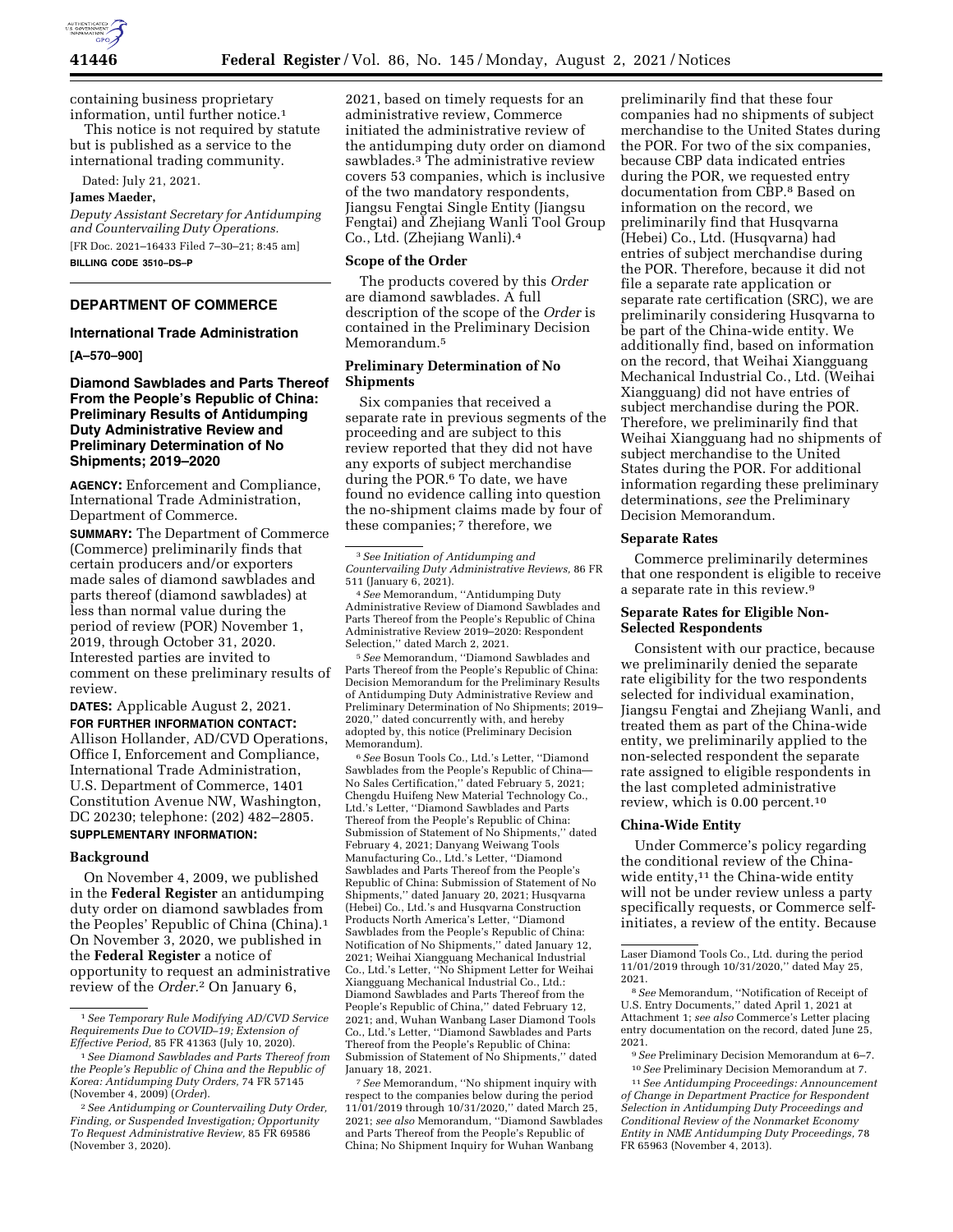no party requested a review of the China-wide entity in this review, the entity is not under review, and the entity's rate (*i.e.,* 82.05 percent) is not subject to change.<sup>12</sup> Aside from the noshipment and separate rate companies discussed above, Commerce considers all other companies for which a review was requested (which did not file a separate rate application) listed in Appendix II to this notice, to be part of the China-wide entity.13 Additionally, as discussed above, because we denied separate rate eligibility for Jiangsu Fengtai and Zhejiang Wanli, these two companies are also part of the Chinawide entity.

## **Methodology**

Commerce is conducting this review in accordance with section 751(a)(1)(B) of the Tariff Act of 1930, as amended (the Act).

For a full description of the methodology underlying our conclusions, *see* the Preliminary Decision Memorandum. The Preliminary Decision Memorandum is a public document and is made available to the public via Enforcement and Compliance's Antidumping and Countervailing Duty Centralized Electronic Service System (ACCESS). ACCESS is available to registered users at *[https://access.trade.gov,](https://access.trade.gov)* and to all parties in the Central Records Unit, Room B8024 of the main Commerce building. In addition, a complete version of the Preliminary Decision Memorandum can be found at *[http://](http://enforcement.trade.gov/frn/) [enforcement.trade.gov/frn/.](http://enforcement.trade.gov/frn/)* A list of the topics discussed in the Preliminary Decision Memorandum is attached as an appendix to this notice.

#### **Preliminary Results of the Administrative Review**

Commerce preliminarily determines that the following weighted-average dumping margin exists for the administrative review covering the period November 1, 2019, through October 31, 2020:

| Exporters: Separate rate<br>applicable to the following<br>non-selected companies | Weighted-<br>average<br>dumping<br>margin<br>(percent) |
|-----------------------------------------------------------------------------------|--------------------------------------------------------|
| Xiamen ZL Diamond Technology<br>Co., Ltd                                          | ი იი                                                   |

## **Disclosure**

Normally, Commerce discloses to interested parties the calculations performed in connection with the preliminary results of a review within five days of any public announcement or, if there is no public announcement, within five days of the date of publication of the notice of preliminary results in the **Federal Register**, in accordance with 19 CFR 351.224(b). However, because Commerce preliminarily denied the separate rate eligibility for the two respondents selected for individual examination and treated them as part of the China-wide entity, there are no calculations to disclose.

### **Public Comment**

Pursuant to 19 CFR 351.309(c)(ii), interested parties may submit case briefs no later than 30 days after the date of publication of this notice.14 Rebuttal briefs, limited to issues raised in the case briefs, may be filed no later than seven days after the date for filing case briefs.15 Commerce has modified certain of its requirements for serving documents containing business proprietary information until further notice.16 Parties who submit case briefs or rebuttal briefs in this proceeding are encouraged to submit with each argument: (1) A statement of the issue; (2) a brief summary of the argument; and (3) a table of authorities.17

Pursuant to 19 CFR 351.310(c), interested parties who wish to request a hearing must submit a written request to the Assistant Secretary for Enforcement and Compliance, filed electronically using ACCESS. Requests should contain: (1) The party's name, address, and telephone number; (2) the number of participants; and (3) a list of issues to be discussed. Issues raised in the hearing will be limited to those raised in the respective case briefs. If a request for a hearing is made, Commerce intends to hold the hearing at a time and date to be determined. An electronically filed document must be received

16*See Temporary Rule Modifying AD/CVD Service Requirements Due to COVID–19; Extension of Effective Period,* 85 FR 41363 (July 10, 2020).

successfully in its entirety by ACCESS by 5:00 p.m. Eastern Time within 30 days after the date of publication of this notice.18

Unless the deadline is extended, Commerce intends to issue the final results of these reviews, including the results of its analysis of the issues raised in any written briefs, no later than 120 days after the date of publication of this notice, pursuant to section 751(a)(3)(A) of the Act and 19 CFR 351.213(h).

#### **Assessment Rates**

Upon issuing the final results, Commerce will determine, and U.S. Customs and Border Protection (CBP) shall assess, antidumping duties on all appropriate entries covered by this review.19 If the preliminary results are unchanged for the final results, we will instruct CBP to apply an *ad valorem*  assessment rate of 82.05 percent to all entries of subject merchandise during the POR which were exported by the companies listed in Appendix II of this notice and an *ad valorem* assessment rate of 0.00 percent to all entries of subject merchandise during the POR which were exported by the nonselected respondent eligible for a separate rate, listed above, Xiamen ZL. If Commerce determines that an exporter under review had no shipments of the subject merchandise, any suspended entries that entered under that exporter's case number (*i.e.,*  at that exporter's rate) will be liquidated at the China-wide rate.20

Commerce intends to issue assessment instructions to CBP no earlier than 35 days after the date of publication of the final results of this review in the **Federal Register**. If a timely summons is filed at the U.S. Court of International Trade, the assessment instructions will direct CBP not to liquidate relevant entries until the time for parties to file a request for a statutory injunction has expired (*i.e.,*  within 90 days of publication).

## **Cash Deposit Requirements**

The following cash deposit requirements will be effective upon publication of the final results of this review for shipments of the subject merchandise from China entered, or withdrawn from warehouse, for consumption on or after the publication date, as provided by section 751(a)(2)(C) of the Act: (1) For the subject merchandise exported by the company listed above that has a separate rate, the

<sup>12</sup>*See, e.g., Diamond Sawblades and Parts Thereof from the People's Republic of China; Final Results of Antidumping Duty Administrative Review; 2012–2013,* 80 FR 32344, 32345 (June 8, 2015).

<sup>13</sup>*See Initiation of Antidumping and Countervailing Duty Administrative Reviews,* 83 FR 1329, 1331–32 (January 11, 2018) (''All firms listed below that wish to qualify for separate rate status in the administrative reviews involving NME countries must complete, as appropriate, either a separate rate application or certification, as described below.''). *See* Appendix II for the list of companies that are subject to this administrative review that are considered to be part of the Chinawide entity.

<sup>14</sup>*See* 19 CFR 351.309(c).

<sup>15</sup>*See* 19 CFR 351.309(d).

<sup>17</sup>*See* 19 CFR 351.309(c)(2) and (d)(2) and 19 CFR 351.303 (for general filing requirements).

<sup>18</sup>*See* 19 CFR 351.310(c).

<sup>19</sup>*See* 19 CFR 351.212(b)(1).

<sup>20</sup>*See Non-Market Economy Antidumping Proceedings: Assessment of Antidumping Duties,* 76 FR 65694, 65695 (October 24, 2011).